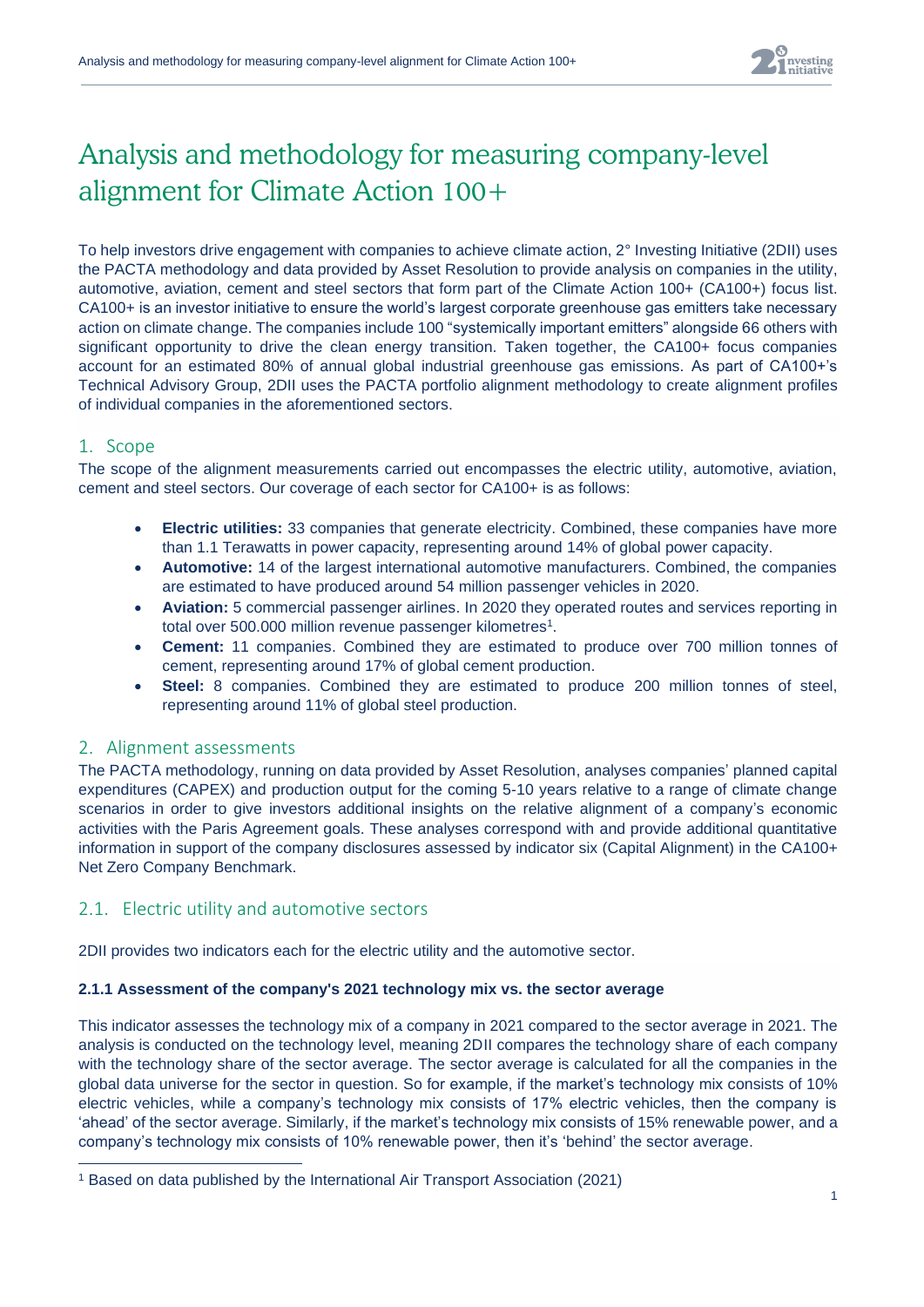

The technologies assessed are, in the electric utilities sector, coal, natural gas, oil, nuclear, hydroelectric and other renewables (solar, wind and biomass); and in the automotive sector – Internal Combustion Engine, hybrid (mild and plug-in) and electric. The assessment is based on whether the company technology mix is ahead of the market, either in terms of:

- a decrease in fossil fuel-based electricity generating capacity (coal, oil and gas) or Internal Combustion Engine (ICE) vehicle production, or
- an increase in low carbon electricity generation (nuclear, hydro and renewables) or an increase in hybrid and Electric Vehicle (EV) production.

The assessment calculates the % deviation of each individual company technology share from the sector average technology share. Possible assessment outcomes reported are as follows:

- Behind (>15% negative deviation);
- Slightly Behind (>5-15% negative deviation);
- Aligned  $(+ or -5\%)$ ;
- Slightly Ahead (>5-15 % positive deviation);
- Ahead (>15% positive deviation).

#### **2.1.2 Comparison of production plans to International Energy Agency (IEA) scenarios**

The companies' forecast production capacity per technology is compared to technological pathways to achieve climate goals developed by the IEA. Alignment comparisons are made to scenarios which have the goal of stabilising average global temperature rise at varying levels by 2100, in comparison to pre-industrial levels.

For each scenario, the IEA has forecast the speed at which each technology must grow or decline for the world to meet different climate goals. For the automotive sector, the three technologies assessed are internal combustion, hybrid (mild and plug-in) and electric power trains. For the power sector, the technologies are coal, oil, gas, nuclear, hydro and renewables (solar, wind and biomass). The baseline for the analysis is December 2021. The alignment results are presented for each technology as well as for a weighted aggregate alignment across all technologies, with the weighting based on a combination of:

- 1. The company's technology mix if it were to be aligned with the scenario in 2026 (i.e. the relative important of the technology to the company) and,
- 2. The proportional change in production capacity per technology required for the company to be aligned with the scenario in 2026 (i.e. the relative change in capacity per technology required of the company)

A company's decarbonization responsibilities under these scenarios are calculated based on a market-share approach. This means that the decarbonisation efforts are equally distributed amongst all companies in the sector. So, whilst each companies' targets for their technology market share are calculated individually based on their starting point in 2021, the same required rate of change is used, which is based on the trajectory in the scenario.

## **Electric utilities**

For electric utilities the alignment comparisons are made using the Net Zero by 2050 (NZE), Sustainable Development (SDS) and the Stated Policies (STEPS) scenarios according to the following grading:

- Aligned with a Net Zero by 2050 scenario ( $NZ < 1.5$ °C),
- Close to the Sustainable Development Scenario (SDS 1.5°C-1.8°C)
- Above the Sustainable Development Scenario (SDS >1.8°C).
- Significantly above the Sustainable Development Scenario (SDS >2.7°C).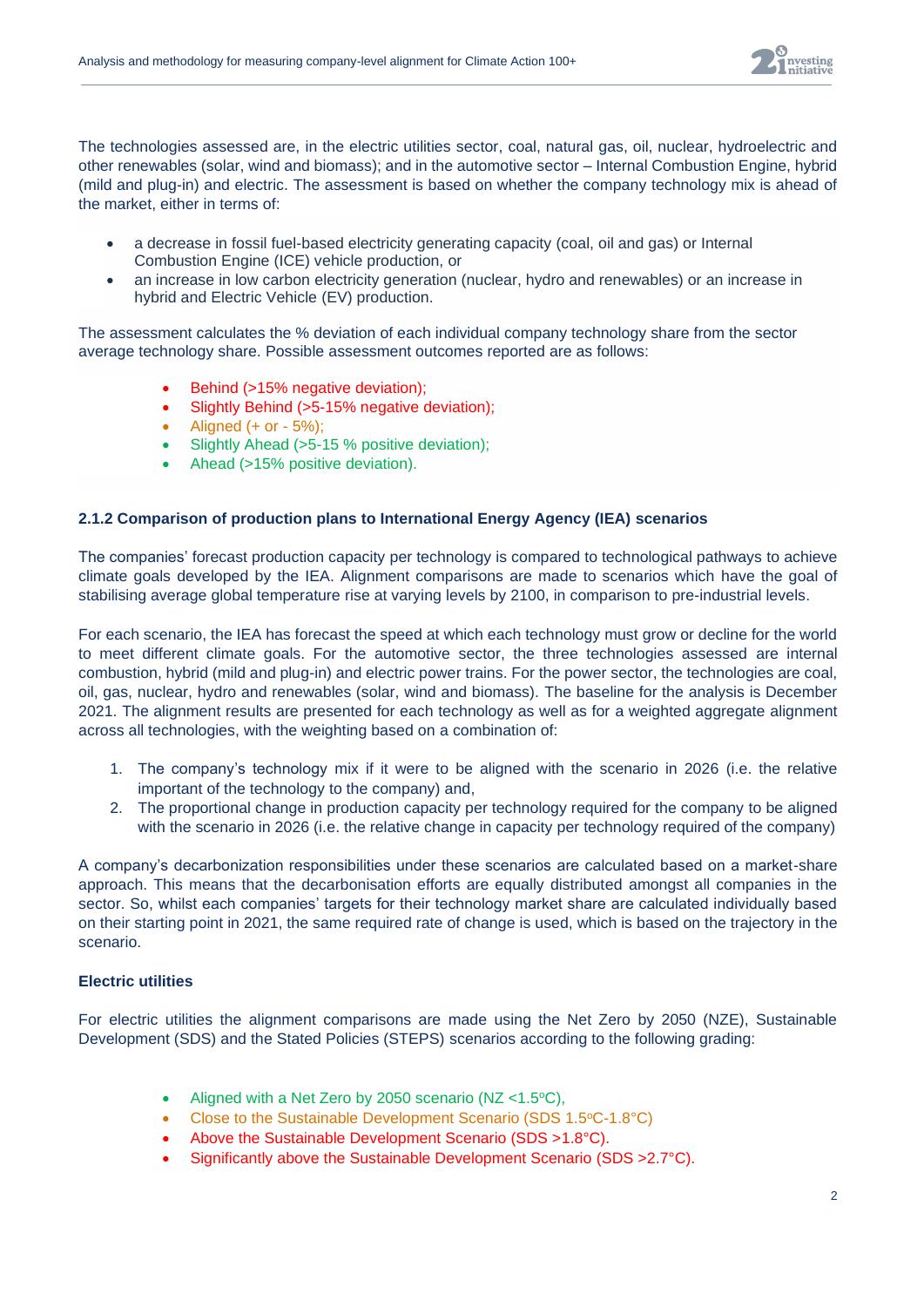

An aggregate scenario alignment of each electric utility is calculated based on an alignment comparison with the IEA Net Zero by 2050 scenario (1.5 $\degree$ C) and via a weighting of the company's alignment across all six technologies.

#### **Automotive**

For the automotive sector the alignment comparisons are made using the Net Zero by 2050 (NZE), Beyond 2°C (B2DS), 2 Degrees (2DS) and Reference Technology (RTS) scenarios according to the following grading:

- Aligned with a Net Zero by 2050 scenario ( $NZ < 1.5°C$ ),
- Aligned with a Beyond 2°C Scenario (B2DS <1.75°C),
- Close to the 2 Degrees Scenario (2DS 1.75C-2°C)
- Above the 2 Degrees Scenario (2DS > 2°C).
- Significantly above the 2 Degrees Scenario (2DS > 2.7°C).

An aggregate scenario alignment of each automotive manufacturer is calculated based on an alignment comparison with the IEA Beyond  $2^{\circ}C$  scenario (1.75 $^{\circ}C$ ) and via a weighting of the company's alignment across the three technologies.

# 2.2. Aviation, cement and steel sectors

2DII provides two indicators each for the aviation, cement and steel sectors.

#### **2.2.1 Assessment of a company's 2021 current emissions intensity**

This first indicator assesses the  $CO<sub>2</sub>$  emissions of each company in 2021 per unit of service (in the case of aviation) or production (in the case of cement and steel). The overall methodology is based on the Sectoral Decarbonisation Approach (SDA) that was developed by the Science Based Targets Initiative (SBTi).

#### **Aviation**

The aviation emissions intensity is calculated for passenger air travel. Asset-backed company-level data on the fuel consumption performance and the annual flight distances (based on real flight data) for individual aircraft are used. This data is used to calculate the emissions for each aircraft in an operator's fleet, normalised to the passenger kilometres travelled and taking into account seat occupation<sup>2</sup>. The weighted average results for all the operational aircraft in a company's fleet are then calculated, with the weighting based on the annual passenger kilometres of each aircraft. Results are calculated for both 2019 and 2021, in order to provide a pre-Covid pandemic baseline for passenger airline activity.

#### **Cement and steel**

The cement and steel emissions intensities are calculated per tonne of cement and crude steel production. Crude steel production excludes rolling and casting steps.

Asset-backed company level data for the steel and cement sector is used to derive production values for each physical plant. As there is no technology shift or roadmap as such in current given climate scenarios, it follows that production values must be used to derive an emission intensity per unit of production. Calculation of  $CO<sub>2</sub>$ emissions encompasses the following scopes:

- **Cement:** scope 1 (direct emissions from calcining and from heating kilns) and 2 (electricity use for processing) for integrated plants that process cement from raw materials to final product.
- **Steel:** scope 1 (direct emissions from iron and steel furnaces) and 2 (electric arc furnaces) for production of both iron and steel.

<sup>&</sup>lt;sup>2</sup> A global average load factor (passenger occupation of seats on an aircraft) of 82% is used.